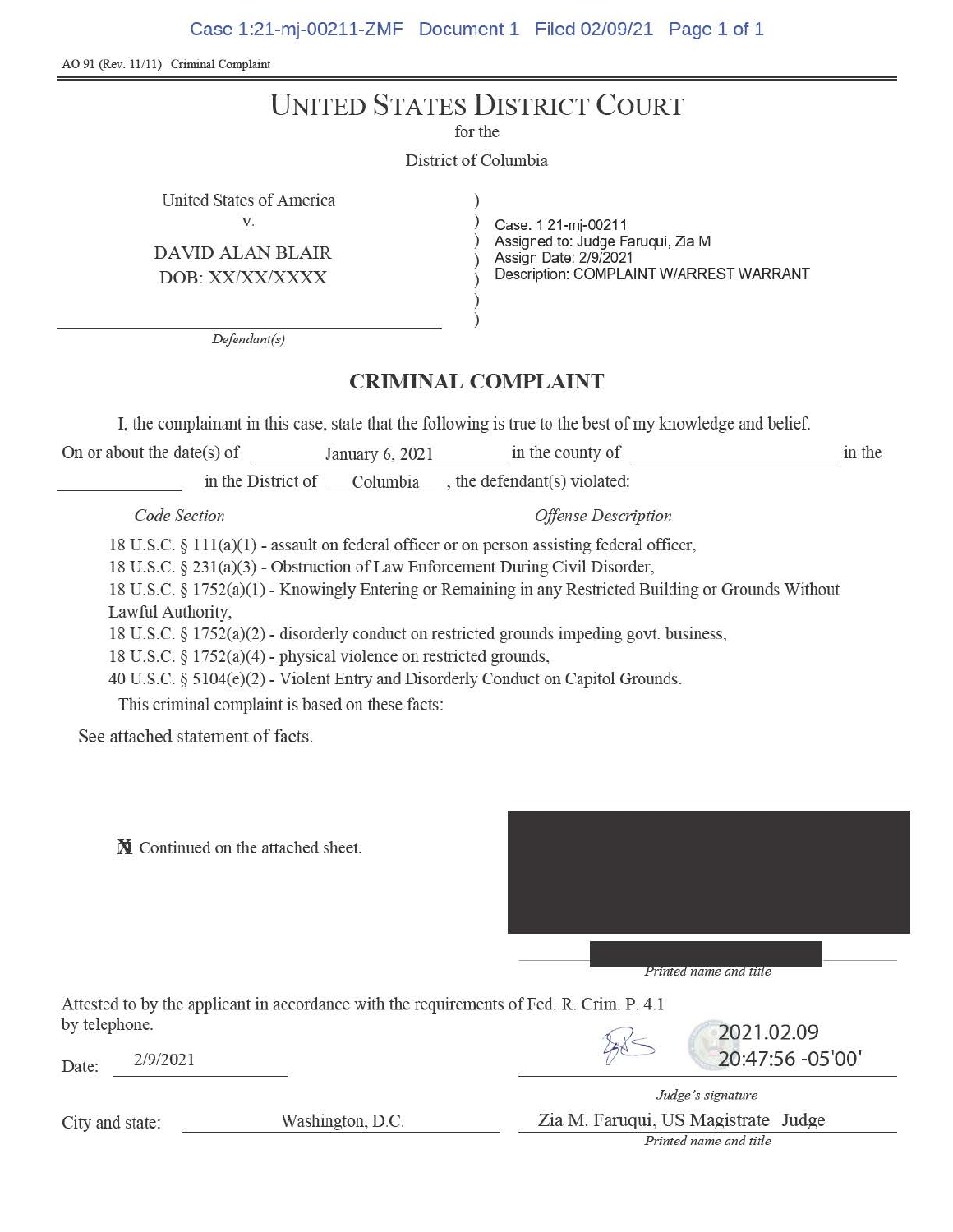## **STATEMENT OF FACTS**

Your affiant,  $\qquad \qquad$ , is a Special Agent with the Federal Bureau of Investigation Washington, D.C. Field Office ("WFO"). Currently, I am a tasked with investigating criminal activity in and around the Capitol grounds on January 6, 2021. As a Special Agent, I am authorized by law or by a Government agency to engage in or supervise the prevention, detention, investigation, or prosecution of violation of Federal criminal laws.

The U.S. Capitol is secured 24 hours a day by U.S. Capitol Police. Restrictions around the U.S. Capitol include permanent and temporary security barriers and posts manned by U.S. Capitol Police. Only authorized people with appropriate identification were allowed access inside the U.S. Capitol. On January 6, 2021, the exterior plaza of the U.S. Capitol was also closed to members of the public.

On January 6, 2021, a joint session of the United States Congress convened at the United States Capitol, which is located at First Street, SE, in Washington, D.C. During the joint session, elected members of the United States House of Representatives and the United States Senate were meeting in separate chambers of the United States Capitol to certify the vote count of the Electoral College of the 2020 Presidential Election, which had taken place on November 3, 2020. The joint session began at approximately 1:00 p.m. Shortly thereafter, by approximately 1:30 p.m., the House and Senate adjourned to separate chambers to resolve a particular objection. Vice President Mike Pence was present and presiding, first in the joint session, and then in the Senate chamber.

ence was present and presiding, first in the joint session, and then in the Senate chamber.<br>As the proceedings continued in both the House and the Senate, and with Vice President Mike Pence present and presiding over the Senate, a large crowd gathered outside the U.S. Capitol. As noted above, temporary and permanent barricades were in place around the exterior of the U.S. Capitol building, and U.S. Capitol Police were present and attempting to keep the crowd away from the Capitol building and the proceedings underway inside.

At such time, the certification proceedings were still underway and the exterior doors and windows of the U.S. Capitol were locked or otherwise secured. Members of the U.S. Capitol Police attempted to maintain order and keep the crowd from entering the Capitol; however, shortly around 2:00 p.m., individuals in the crowd forced entry into the U.S. Capitol, including by breaking windows and by assaulting members of the U.S. Capitol Police, as others in the crowd encouraged and assisted those acts.

Shortly thereafter, at approximately 2:20 p.m. members of the United States House of Representatives and United States Senate, including the President of the Senate, Vice President Mike Pence, were instructed to—and did—evacuate the chambers. Accordingly, the joint session of the United States Congress was effectively suspended until shortly after 8:00 p.m. Vice President Pence remained in the United States Capitol from the time he was evacuated from the Senate Chamber until the sessions resumed.

During national news coverage of the aforementioned events, video footage which appeared to be captured on mobile devices of persons present on the scene depicted evidence of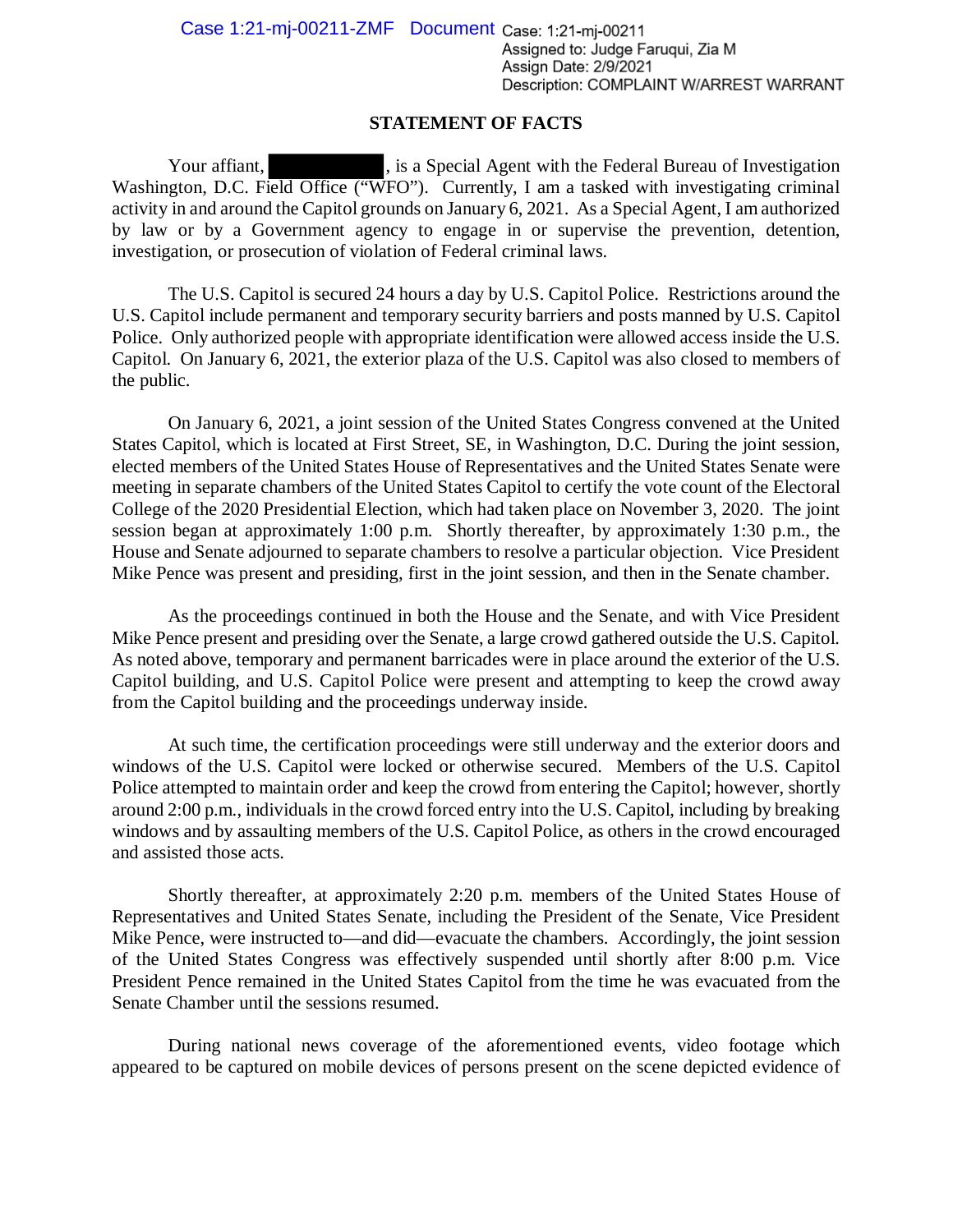## Case 1:21-mj-00211-ZMF Document 1-1 Filed 02/09/21 Page 2 of 7

violations of local and federal law, including scores of individuals inside the U.S. Capitol building without authority to be there.

 official capacity. During that shift, MPD Officer K.P. was directed to report to the U.S. Capitol building to assist the U.S. Capitol Police in their duties to maintain security of the U.S. Capitol On January 6, 2021, during the above-referenced events, Officer K.P. ("K.P.") of the Washington D.C. Metropolitan Police Department ("MPD") was working his<sup>1</sup> evening shift in his building.

 Unit) 63, formed a line at the west terrace of the U.S. Capitol building and began moving towards the west lawn to move individuals off Capitol grounds. CDU 63 chanted "move back" as it ordered the crowd of individuals on the west lawn to move west and away from the U.S. Capitol building. Between 5:00 pm and 6: 00 pm, Officer K.P., along with MPD CDU (Civil Disobedience See the map below:



 $\overline{a}$ 

 CDU 63 advanced on the crowd as a line and managed to create space between the officers and the crowd. At approximately 5:47 pm, while still on the west lawn, an individual later identified as DAVID BLAIR positioned himself between the officers and the crowd and began to lacrosse stick. Below are screen shots from K.P.'s body worn camera depicting BLAIR waiving the Confederate flag while standing in front of the crowd that was pushed back on the west lawn: walk in the space while waiving a Confederate flag attached to what BLAIR later admitted was a

 confidential sources of information have been altered as necessary to reflect male pronouns. <sup>1</sup>Unless otherwise stated, for the safety of victims and witnesses, victims and confidential sources of information are referred to using male pronouns (regardless of gender) and conversations about victims and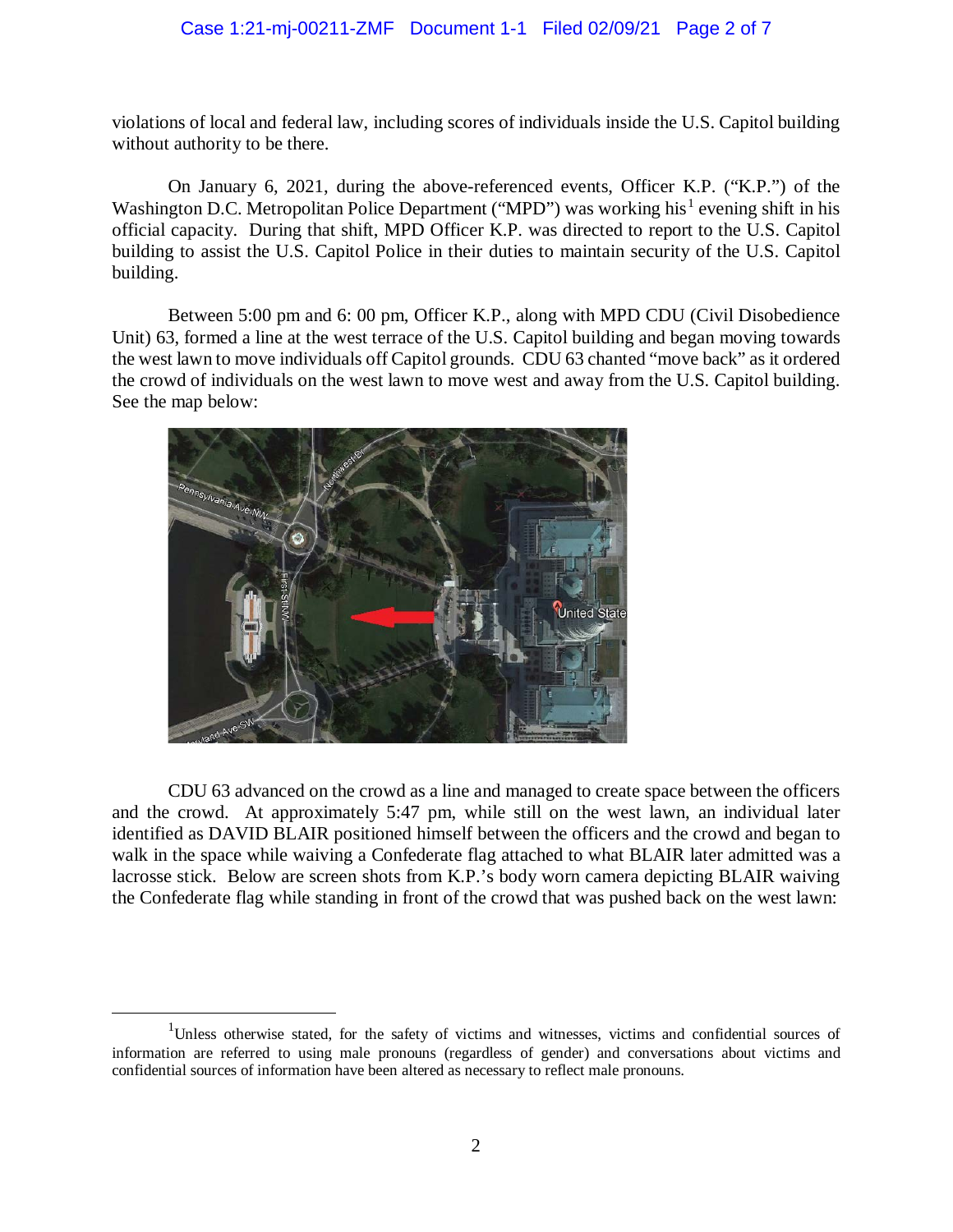

While walking back and forth in the space between officers and the crowd, BLAIR yelled words to the effect of, "hell naw, quit backing up, don't be scared, we're Americans, don't be scared, let's go quit backing up, quit being scared." As officers advanced, Officer K.P. shoved BLAIR back toward the crowd using his baton. BLAIR jumped back and turned to face Officer K.P., while squaring up his body to stand in front of Officer K.P. BLAIR held the lacrosse stick attached to the Confederate flag with two hands and started shouting, "what's up motherfucker, what's up, what's up bitch?" Below are screen shots from Officer K.P.'s body worn camera depicting BLAIR holding the stick with both hands:

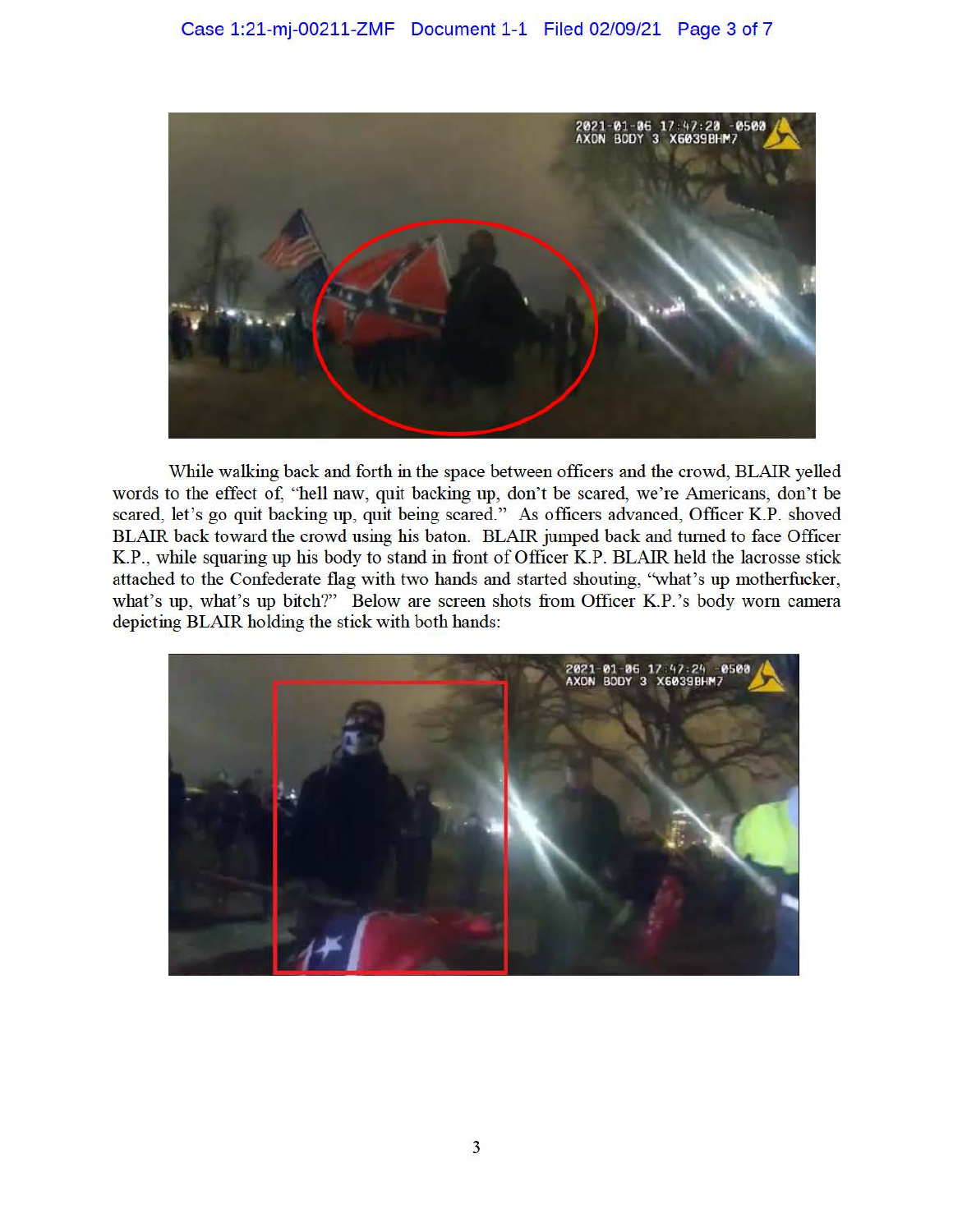

 BLAIR thrust the stick at Officer K.P towards the chest area, striking him. Immediately his arrest would be processed. While in handcuffs and not in response to any questions prompted by any members of MPD, BLAIR stated words to the effect of "I understand, what I did, the one motherfucker swung at me so I kinda switched . . . so I apologize, we're done though." BLAIR thereafter, several officers were able to restrain BLAIR on the ground using their batons. BLAIR was then removed from the west lawn and transported closer to the U.S. Capitol building where provided MPD with a phone number ending in -7210.

 MPD transported BLAIR to the U.S. Capitol building, where he was searched before he was turned over to United States Capitol Police (USCP) for processing. During the search incident recovered from BLAIR's back. Within the bag, MPD recovered a silver knife, which BLAIR explained he had on him "cause I was worried about Antifa and other people trying to jump me." "looks damn suspicious" and BLAIR explained "I had a flag with me, I taped it." to arrest, a black bag with "TEMPO" in yellow block lettering and light in color drawstrings was Additional items were also recovered from the bag, including tape, which BLAIR acknowledged

 While in USCP custody, BLAIR was transported to George Washington Hospital for a laceration to his head which he sustained after officers responded with batons following BLAIR's attack on Officer K.P. BLAIR was then transported to the United States Capitol Police station, where his arrest was processed.

 On January 21, 2021, a search warrant was issued by United States Magistrate Judge Thomas M. DiGirolamo for the District of Maryland, 1:21-mj-162-TMD, authorizing the search warrant. When the FBI agents arrived, both occupants of the residence, BLAIR and his mother of BLAIR's residence. On January 22, 2021, your affiant participated in the execution of the that Gaye L. Blair ("Ms. Blair") were awake.

 When agents went to what was identified as BLAIR's bedroom, the bed was covered with items, many of which agents were authorized to seize pursuant to the warrant. BLAIR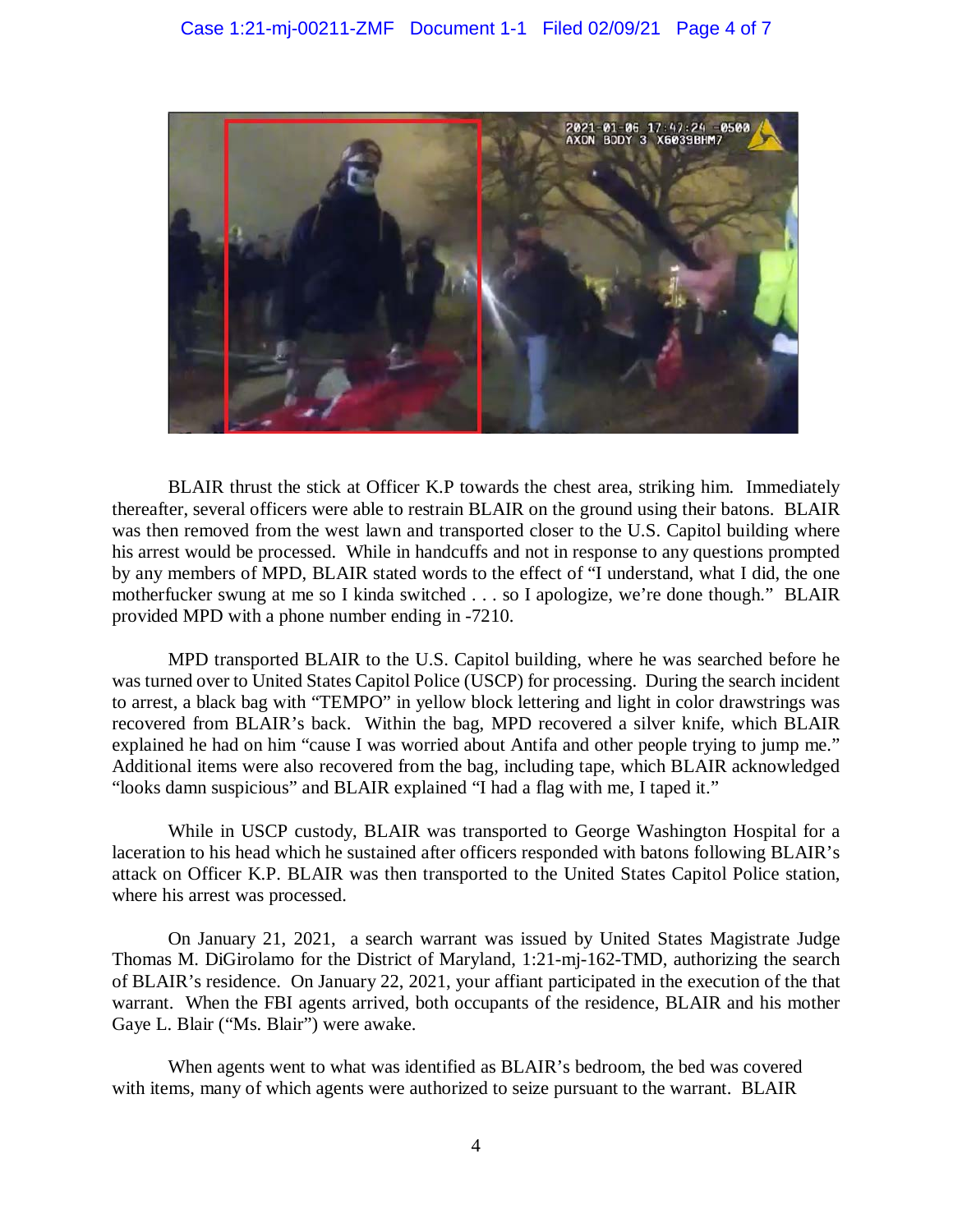volunteered that he had done this because "he figured that [we'd] be coming and these were what you were looking for," or words to that effect. Items seized from BLAIR's bedroom, which  $6, 2021:$  6, 2021: a. One grey Nike hoodie, size medium. were all inside one large bag, include items consistent with what BLAIR was wearing on January

- 
- b. One white Under Armor thermal shirt (bloody).
- c. One khaki cargo pants (bloody).
- d. One black Helly Hansen jacket, size medium.
- e. Clear plastic bag with United States Capitol Police property tag attached.
- f. One black Tempo bag.
- g. One black neck gator with skull decal (bloody).
- h. One grey Under Armor long sleeve hooded sweatshirt, size medium.
- i. One pair of Oakley tactical gloves.
- j. One black Columbia cloth belt.
- k. One black string.
- l. One roll of grey duct tape.
- m. One white wristband with "DAVID BLAIR" on it from GW University Hospital.
- and booked for assaulting a law enforcement officer on US Capitol grounds. n. One blue wristband with "DAVID BLAIR" on it from when BLAIR was arrested

 regarding for certain events pertaining to January 6, 2021. The notebook included the following Also, seized from the BLAIR premises was a Mead notebook containing writing statements, with the phrase "Save USA" written on the top of the page:

RIP Covid victims, Officer Brian Sicknick, David Dorn

- 1. Wasn't there for violence / or to overthrow
- 2. Jail story
- *3.* Polarization of USA / Exploitable weaknesses unique *(illegible word)* 
	- − Solid media
	- − News dividing us
	- − Normalization of political violence / word to the effect of "burning business"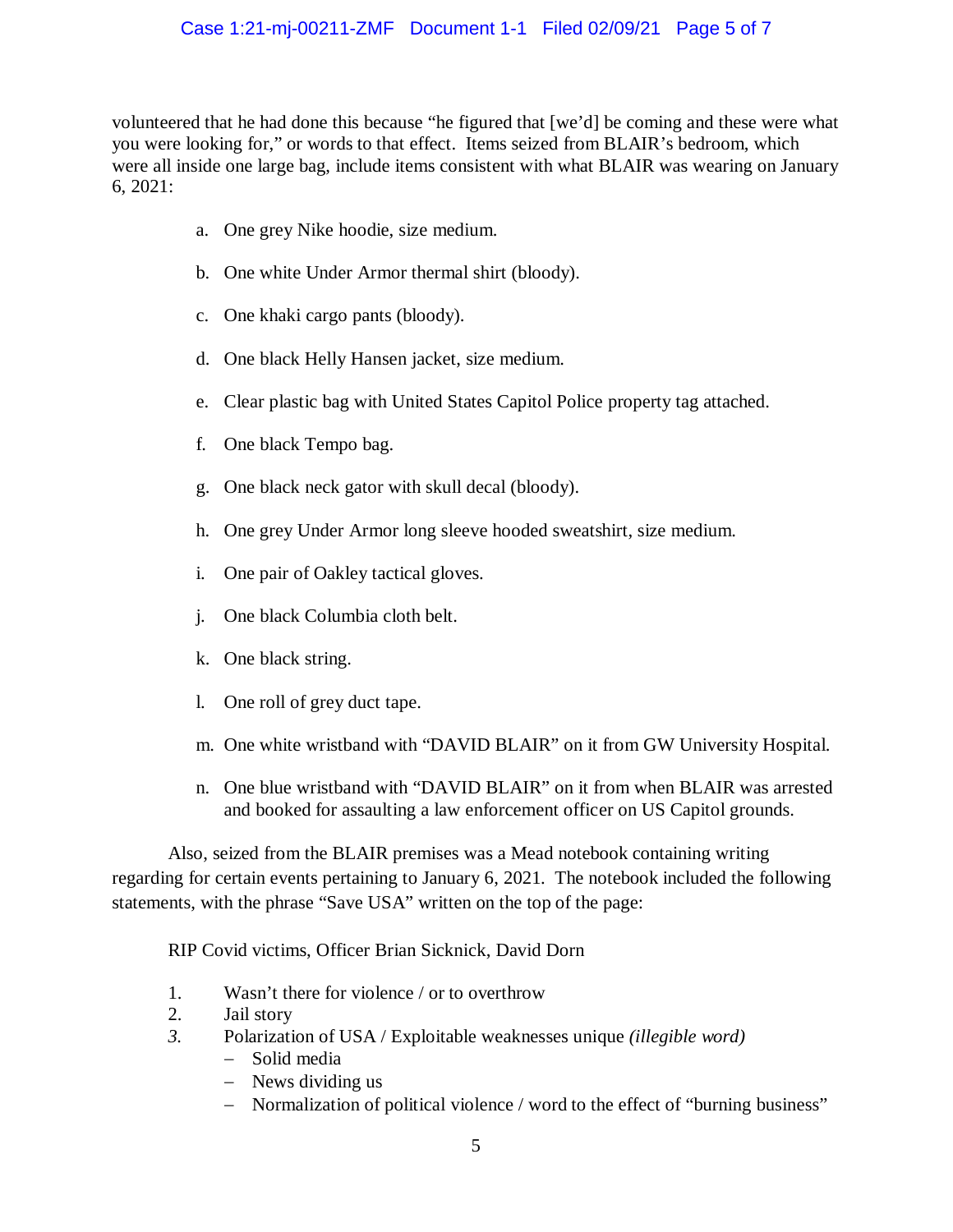− Tribalism 4. Hypocricy (*misspelt)* 

 Additionally, various items were observed on BLAIR's bed and throughout the premises loaded rifle magazine next to the rifle. A rifle lower receiver was also located on BLAIR's bed. registered to BLAIR. Therefore, the rifle and receiver were not seized. In the corner of the of the residence, inside a drawer, were brass knuckles with a confederate flag print. Located in the cover of the box (presumably the packing for the aforementioned brass knuckles). Also which were not seized pursuant to the warrant. On BLAIR's bed was an AR-15 style rifle with a A records check was conducted on the rifle with the results determining that the rifle had not been stolen. Paperwork was located in the residence with both the rifle and the receiver listed as bedroom, leaning against the wall, was a fully assembled lacrosse stick. Located in the kitchen the basement of the residence on a desk, was a small cardboard box with a confederate flag on located on the same desk in the bsaement, which appeared to be mainly used by BLAIR given the items observed on and around the desk, were rifle cartridges and a rifle stock.

 BLAIR is currently charged in D.C. Superior Court with misdemeanor assault on a law enforcement officer in connection with that arrest. The government intends to dismiss that case should this court authorize the complaint requested in connection with this statement of facts.

BLAIR violated 18 U.S.C.  $\S$  1752(a)(1), (2) and (4), which makes it a crime, with respect to subdivision (1), to knowingly enter or remain in any restricted building or grounds without lawful authority to do; with respect to subdivision (2), to knowingly, and with intent to impede or disrupt the orderly conduct of Government business or official functions, engage in disorderly or that, such conduct, in fact, impedes or disrupts the orderly conduct of Government business or conspires to violate those subdivisions. For purposes of Section 1752 of Title 18, a "restricted Based on the foregoing, your affiant submits that there is probable cause to believe that disruptive conduct in, or within such proximity to, any restricted building or grounds when, or so official functions; and with respect to subdivision (4), to knowingly engage in any act of physical violence against any person or property in any restricted building or grounds; and to attempt or building" includes a posted, cordoned off, or otherwise restricted area of a building or grounds where the President or other person protected by the Secret Service, including the Vice President, is or will be temporarily visiting; or any building or grounds so restricted in conjunction with an event designated as a special event of national significance.

 § 5104(e)(2)(D) and (F) which makes it a crime to willfully and knowingly, with respect to subdivision (D), utter loud, threatening, or abusive language, or engage in disorderly or disruptive conduct, at any place in the Grounds or in any of the Capitol Buildings with the intent to impede, disrupt, or disturb the orderly conduct of a session of Congress or either House of Congress, or the Your affiant submits there is also probable cause to believe that BLAIR violated 40 U.S.C. orderly conduct in that building of a hearing before, or any deliberations of, a committee of Congress or either House of Congress; and with respect to subdivision (F), engage in an act of physical violence in the Grounds or any of the Capitol Buildings.

 U.S.C. § 231(a)(3), which makes it unlawful to commit or attempt to commit any act to obstruct, Your affiant further submits there is probable cause to believe that BLAIR violated 18